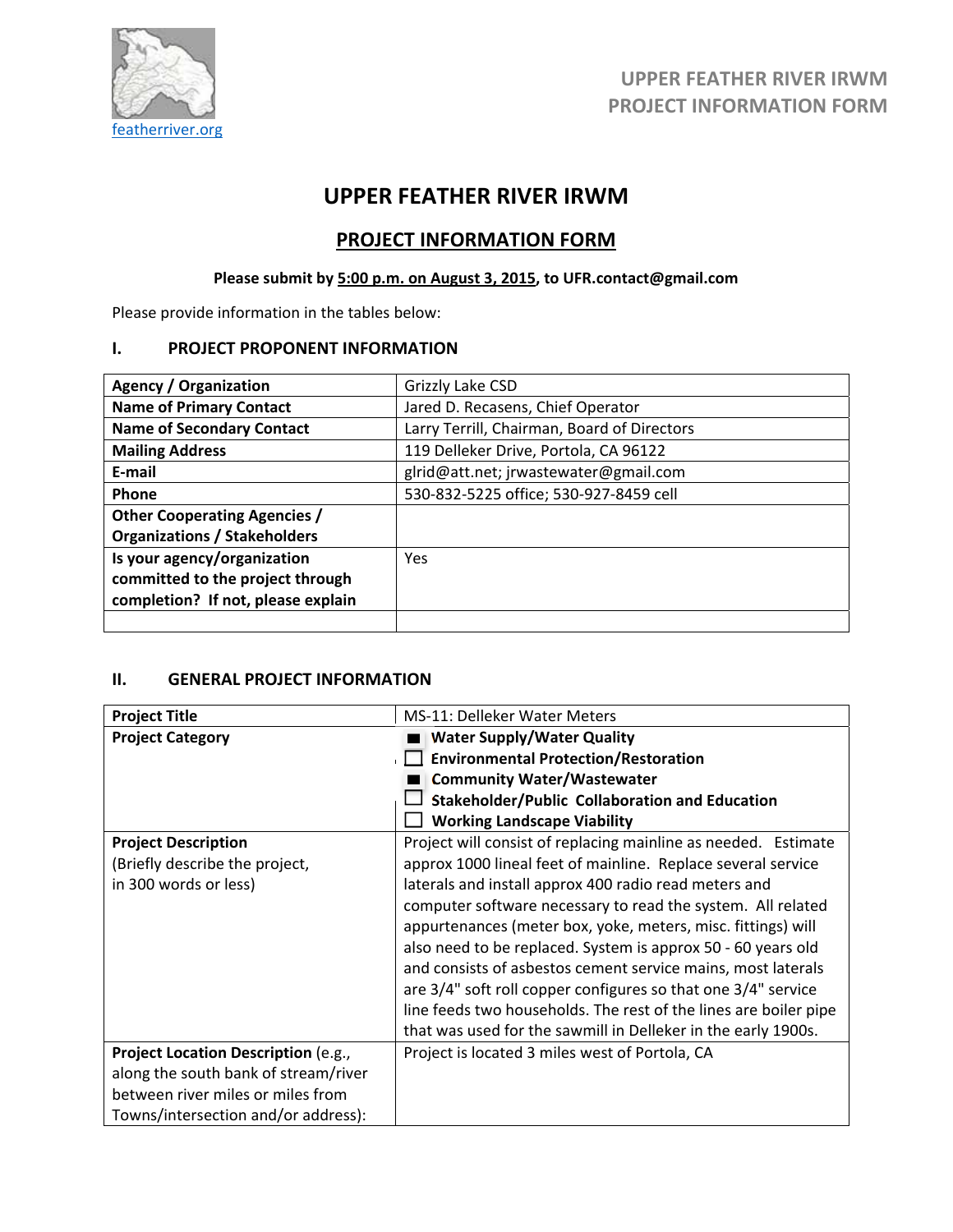| Latitude:  | 39.8114DegreesNorth  |
|------------|----------------------|
| Longitude: | 120.4978Degrees West |

#### **III. APPLICABLE IRWM PLAN OBJECTIVES ADDRESSED**

For each of the objectives addressed by the project, provide a one to two sentence description of how the project contributes to attaining the objective and how the project outcomes will be quantified. If the project does not address *any* of the IRWM plan objectives, provide a one to two sentence description of how the project relates to a challenge or opportunity of the Region.

|                                                            |                    |                                                                | Quantification   |
|------------------------------------------------------------|--------------------|----------------------------------------------------------------|------------------|
|                                                            | Will the           |                                                                | (e.g. acres of   |
|                                                            | project            |                                                                | streams/wetlands |
| <b>Upper Feather River IRWM</b>                            | address the        | <b>Brief explanation of project</b>                            | restored or      |
| <b>Objectives:</b>                                         | objective?         | linkage to selected Objective                                  | enhanced)        |
| Restore natural hydrologic                                 | $\sqcap$ Yes       |                                                                |                  |
| functions.                                                 |                    |                                                                |                  |
|                                                            | N/A                |                                                                |                  |
| Reduce potential for                                       |                    |                                                                |                  |
| catastrophic wildland fires in                             | $\exists$ Yes      |                                                                |                  |
| the Region.                                                |                    |                                                                |                  |
|                                                            | N/A                |                                                                |                  |
| <b>Build communication and</b>                             |                    |                                                                |                  |
| collaboration among water                                  | $\Box$ Yes         |                                                                |                  |
| resources stakeholders in the                              |                    |                                                                |                  |
| Region.                                                    | $\blacksquare$ N/A |                                                                |                  |
| Work with DWR to develop                                   |                    |                                                                |                  |
| strategies and actions for the                             | $\Box$ Yes         |                                                                |                  |
| management, operation, and                                 |                    |                                                                |                  |
| control of SWP facilities in the                           | N/A                |                                                                |                  |
| <b>Upper Feather River Watershed</b>                       |                    |                                                                |                  |
| in order to increase water                                 |                    |                                                                |                  |
| supply, recreational, and                                  |                    |                                                                |                  |
| environmental benefits to the                              |                    |                                                                |                  |
| Region.                                                    |                    |                                                                |                  |
| Encourage municipal service<br>providers to participate in | $\blacksquare$ Yes | Grizzly Lake CSD is a municipal<br>service provider. Replacing |                  |
| regional water management                                  |                    | asbestos containing water lines                                |                  |
| actions that improve water                                 | $\Box$ N/A         | and other old lines with new, up-                              |                  |
| supply and water quality.                                  |                    | to-code water lines will improve                               |                  |
|                                                            |                    | water quality and delivery. We                                 |                  |
|                                                            |                    | estimate approx 25 -30%                                        |                  |
|                                                            |                    | reduction in water use.                                        |                  |
| Continue to actively engage in                             |                    |                                                                |                  |
| FERC relicensing of                                        | $\Box$ Yes         |                                                                |                  |
| hydroelectric facilities in the                            |                    |                                                                |                  |
| Region.                                                    | N/A                |                                                                |                  |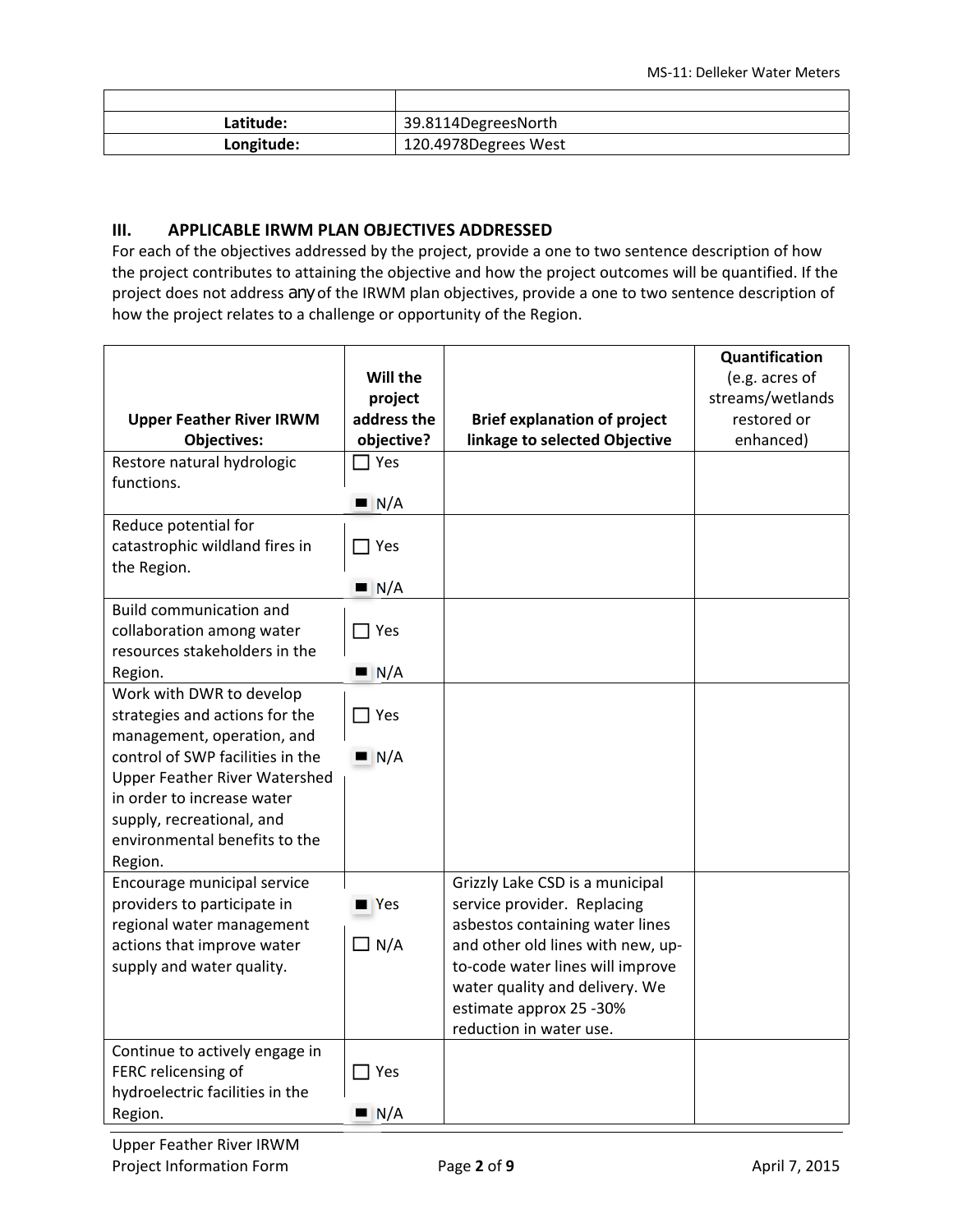| <b>Upper Feather River IRWM</b><br><b>Objectives:</b><br>Address economic challenges of<br>municipal service providers to<br>serve customers.            | Will the<br>project<br>address the<br>objective?<br>$\blacksquare$ Yes<br>$\Box$ N/A | <b>Brief explanation of project</b><br>linkage to selected Objective<br>Grant funding is necessary to<br>provide safe, reliable water<br>supplies to the local community.<br>The existing system is 35-45<br>years old, was not installed<br>properly, and is nearing the end<br>of its useful life. Needs to be<br>brought up to UPC. | Quantification<br>(e.g. acres of<br>streams/wetlands<br>restored or<br>enhanced) |
|----------------------------------------------------------------------------------------------------------------------------------------------------------|--------------------------------------------------------------------------------------|----------------------------------------------------------------------------------------------------------------------------------------------------------------------------------------------------------------------------------------------------------------------------------------------------------------------------------------|----------------------------------------------------------------------------------|
| Protect, restore, and enhance<br>the quality of surface and<br>groundwater resources for all<br>beneficial uses, consistent with<br>the RWQC Basin Plan. | $\blacksquare$ Yes<br>$\Box$ N/A                                                     | Will be able to perform water<br>loss audits and account for water<br>loss.                                                                                                                                                                                                                                                            |                                                                                  |
| Address water resources and<br>wastewater needs of DACs and<br>Native Americans.                                                                         | $\blacksquare$ Yes<br>N/A                                                            | Project is located in a Severely<br>Disadvantaged Community.                                                                                                                                                                                                                                                                           |                                                                                  |
| Coordinate management of<br>recharge areas and protect<br>groundwater resources.                                                                         | $\blacksquare$ Yes<br>N/A                                                            | Protection of groundwater<br>resources by reducing approx 25<br>- 30% reduction in water use.                                                                                                                                                                                                                                          |                                                                                  |
| Improve coordination of land<br>use and water resources<br>planning.                                                                                     | Yes<br>N/A                                                                           |                                                                                                                                                                                                                                                                                                                                        |                                                                                  |
| Maximize agricultural,<br>environmental and municipal<br>water use efficiency.                                                                           | $\blacksquare$ Yes<br>N/A                                                            | Project will reduce consumption<br>of water by approx 9 million<br>gallons of water annually                                                                                                                                                                                                                                           |                                                                                  |
| Effectively address climate<br>change adaptation and/or<br>mitigation in water resources<br>management.                                                  | $\blacksquare$ Yes<br>$\Box$ N/A                                                     | There will be less of a tax on<br>power system by eliminating<br>majority of leaks in system.                                                                                                                                                                                                                                          |                                                                                  |
| Improve efficiency and<br>reliability of water supply and<br>other water-related<br>infrastructure.                                                      | $\blacksquare$ Yes<br>$\Box$ N/A                                                     | Project will reduce wear and tear<br>on well pump. Improve efficiency<br>by eliminating majority of leaks<br>in system.                                                                                                                                                                                                                |                                                                                  |
| Enhance public awareness and<br>understanding of water<br>management issues and needs.                                                                   | $\Box$ Yes<br>N/A                                                                    |                                                                                                                                                                                                                                                                                                                                        |                                                                                  |
| Address economic challenges of<br>agricultural producers.                                                                                                | Yes<br>N/A<br>ш                                                                      |                                                                                                                                                                                                                                                                                                                                        |                                                                                  |
| Work with counties/<br>communities/groups to make<br>sure staff capacity exists for                                                                      | Yes<br>$\Box$ N/A                                                                    | The Grizzly Lake CSD is fully<br>prepared to work with the IRWM<br>and the County to administer any                                                                                                                                                                                                                                    |                                                                                  |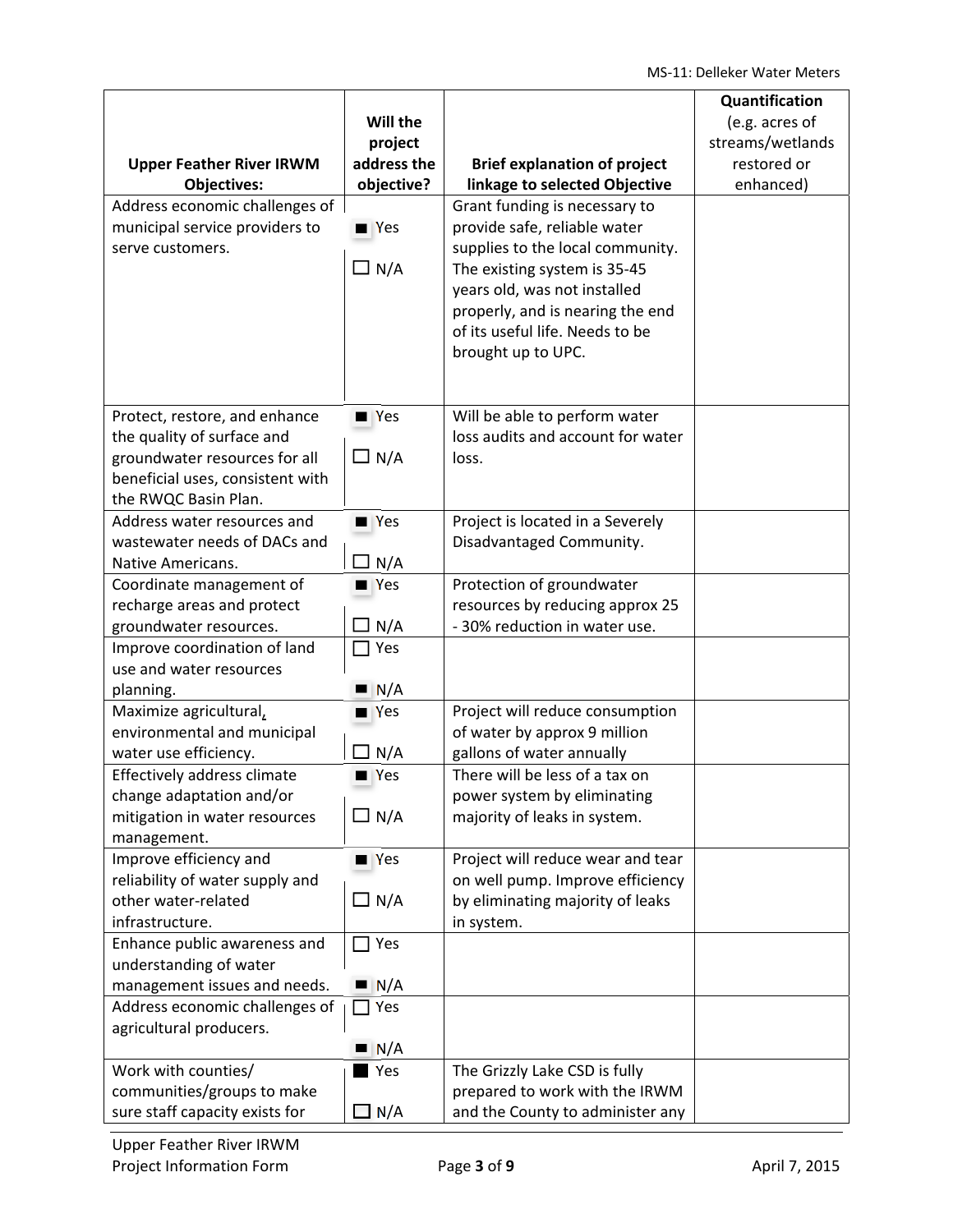|                                 |             |                                     | Quantification   |
|---------------------------------|-------------|-------------------------------------|------------------|
|                                 | Will the    |                                     | (e.g. acres of   |
|                                 | project     |                                     | streams/wetlands |
| <b>Upper Feather River IRWM</b> | address the | <b>Brief explanation of project</b> | restored or      |
| <b>Objectives:</b>              | objective?  | linkage to selected Objective       | enhanced)        |
| actual administration and       |             | resultant grant and see this        |                  |
| implementation of grant         |             | project through to completion.      |                  |
| funding.                        |             | We are prepared to resource         |                  |
|                                 |             | accordingly.                        |                  |

If no objectives are addressed, describe how the project relates to a challenge or opportunity for the Region:

### **IV. PROJECT IMPACTS AND BENEFITS**

Please provide a summary of the expected project benefits and impacts in the table below or check N/A if not applicable; **do no leave a blank cell.** Note that DWR encourages multi‐benefit projects.

|    | If applicable, describe benefits or impacts of the project with respect to:    |                    |                                                                                                                                                                                                                |  |  |  |
|----|--------------------------------------------------------------------------------|--------------------|----------------------------------------------------------------------------------------------------------------------------------------------------------------------------------------------------------------|--|--|--|
| a. | <b>Native American Tribal Communities</b>                                      | $\blacksquare$ N/A |                                                                                                                                                                                                                |  |  |  |
| b. | Disadvantaged Communities <sup>1</sup>                                         | $\Box$ N/A         | Entire project is located in a Severely<br>Disadvantaged Community.                                                                                                                                            |  |  |  |
| c. | <b>Environmental Justice</b> <sup>2</sup>                                      | $\Box$ N/A         | Improve water supply to an area that is<br>primarily composed of minorities. The<br>Grizzly Lake CSD ensures fair and equal<br>services regardless of race, culture,<br>income, or any other cultural factors. |  |  |  |
| d. | <b>Drought Preparedness</b>                                                    | $\Box$ N/A         | Will be able to monitor use with installed<br>meters. Account for missing water by<br>performing comprehensive water audits.                                                                                   |  |  |  |
| e. | Assist the region in adapting to effects of<br>climate change <sup>3</sup>     | $\Box$ N/A         | Reducing water use by approx 9 million<br>gallons per year.                                                                                                                                                    |  |  |  |
| f. | Generation or reduction of greenhouse gas<br>emissions (e.g. green technology) | N/A                |                                                                                                                                                                                                                |  |  |  |
| g. | Other expected impacts or benefits that<br>are not already mentioned elsewhere | N/A                |                                                                                                                                                                                                                |  |  |  |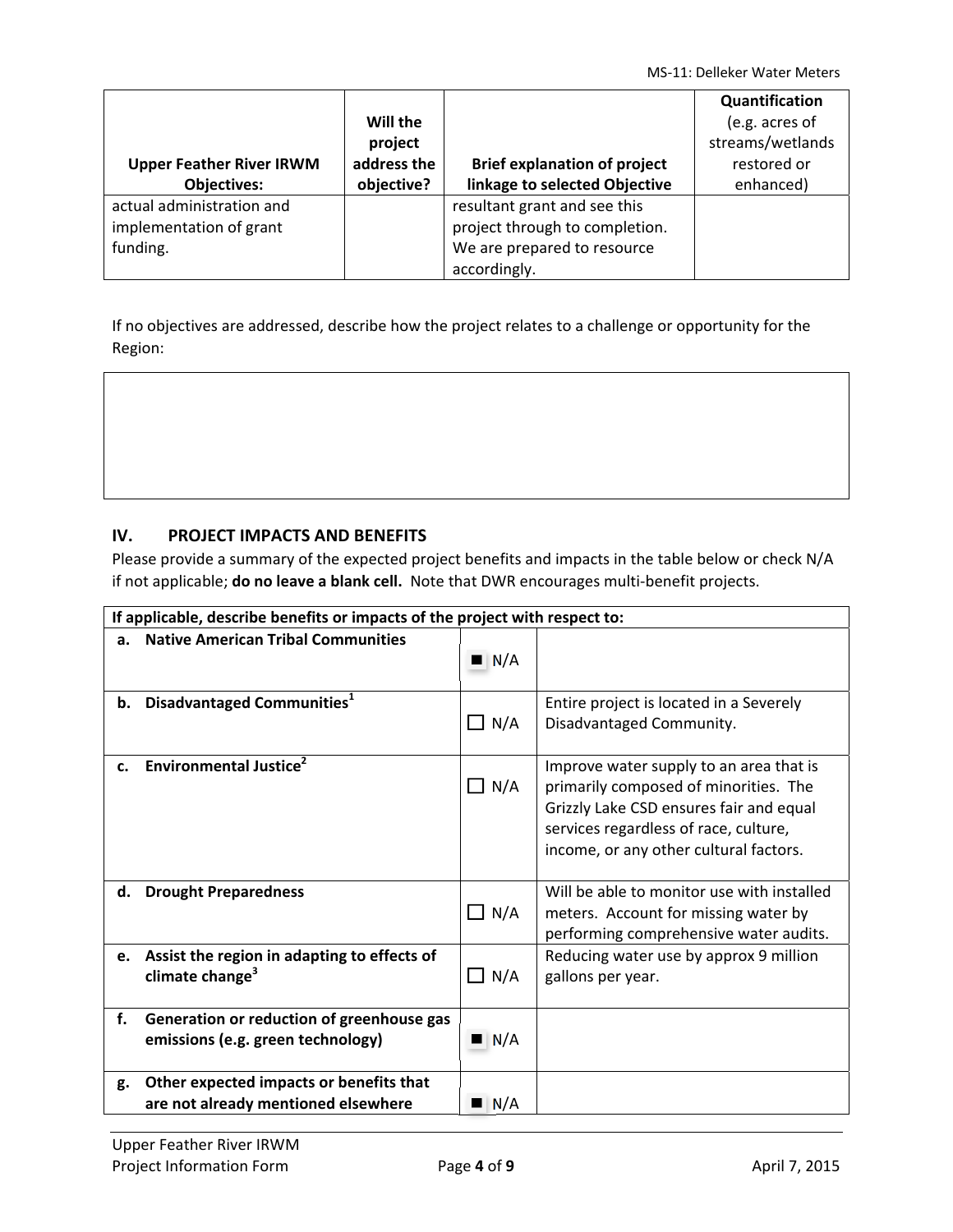$<sup>1</sup>$  A Disadvantaged Community is defined as a community with an annual median household (MHI)</sup> income that is less than 80 percent of the Statewide annual MHI. DWR's DAC mapping is available on the UFR website (http://featherriver.org/maps/) .

 $2$  Environmental Justice is defined as the fair treatment of people of all races, cultures, and incomes with respect to the development, adoption, implementation and enforcement of environmental laws, regulations and policies. An example of environmental justice benefit would be to improve conditions (e.g. water supply, flooding, sanitation) in an area of racial minorities.

 $3$  Climate change effects are likely to include increased flooding, extended drought, and associated secondary effects such as increased wildfire risk, erosion, and sedimentation.

DWR encourages multiple benefit projects which address one or more of the following elements (PRC §75026(a). Indicate which elements are addressed by your project.

| a.             | Water supply reliability, water     | <b>Yes</b> | g. | Drinking water treatment and     | <b>Yes</b> |
|----------------|-------------------------------------|------------|----|----------------------------------|------------|
|                | conservation, water use efficiency  | N/A        |    | distribution                     | N/A        |
| b.             | Stormwater capture, storage, clean- | Yes        | h. | Watershed protection and         | Yes        |
|                | up, treatment, management           | N/A        |    | management                       | N/A        |
| $\mathsf{C}$ . | Removal of invasive non-native      | Yes        | i. | Contaminant and salt removal     | <b>Yes</b> |
|                | species, creation/enhancement of    | N/A        |    | through reclamation/desalting,   | N/A        |
|                | wetlands,                           |            |    | other treatment technologies and |            |
|                | acquisition/protection/restoration  |            |    | conveyance of recycled water for |            |
|                | of open space and watershed lands   |            |    | distribution to users            |            |
| d.             | Non-point source pollution          | Yes        | j. | Planning and implementation of   | Yes        |
|                | reduction, management and           | N/A        |    | multipurpose flood management    | N/A        |
|                | monitoring                          |            |    | programs                         |            |
| e.             | Groundwater recharge and            | Yes        | k. | Ecosystem and fisheries          | Yes        |
|                | management projects                 | N/A        |    | restoration and protection       | N/A        |
| f.             | Water banking, exchange,            | Yes        |    |                                  |            |
|                | reclamation, and improvement of     | N/A        |    |                                  |            |
|                | water quality                       |            |    |                                  |            |

### **V. RESOURCE MANAGEMENT STRATEGIES**

For each resource management strategy (RMS) employed by the project, provide a one to two sentence description in the table below of how the project incorporates the strategy. A description of the RMS can be found in Volume 2 of the 2013 California Water Plan (http://featherriver.org/2013-californiawater-plan-update/).

| <b>Resource Management Strategy</b>          | <b>Will the Project</b><br>incorporate<br>RMS? |                   |                                    |  | Description of how RMS to be employed,<br>if applicable |
|----------------------------------------------|------------------------------------------------|-------------------|------------------------------------|--|---------------------------------------------------------|
| <b>Reduce Water Demand</b>                   |                                                |                   |                                    |  |                                                         |
| Agricultural Water Use Efficiency            | Yes.                                           | $\blacksquare$ No |                                    |  |                                                         |
| Urban water use efficiency                   | Yes<br>$\blacksquare$ No                       |                   | Rural water use efficiency         |  |                                                         |
| <b>Improve Flood Management</b>              |                                                |                   |                                    |  |                                                         |
| Flood management                             | <b>Yes</b>                                     | $\blacksquare$ No |                                    |  |                                                         |
| Improve Operational Efficiency and Transfers |                                                |                   |                                    |  |                                                         |
| Conveyance - regional/local                  | $N_{\text{esc}}$                               | l INo             | Upgrade infrastructure facilities. |  |                                                         |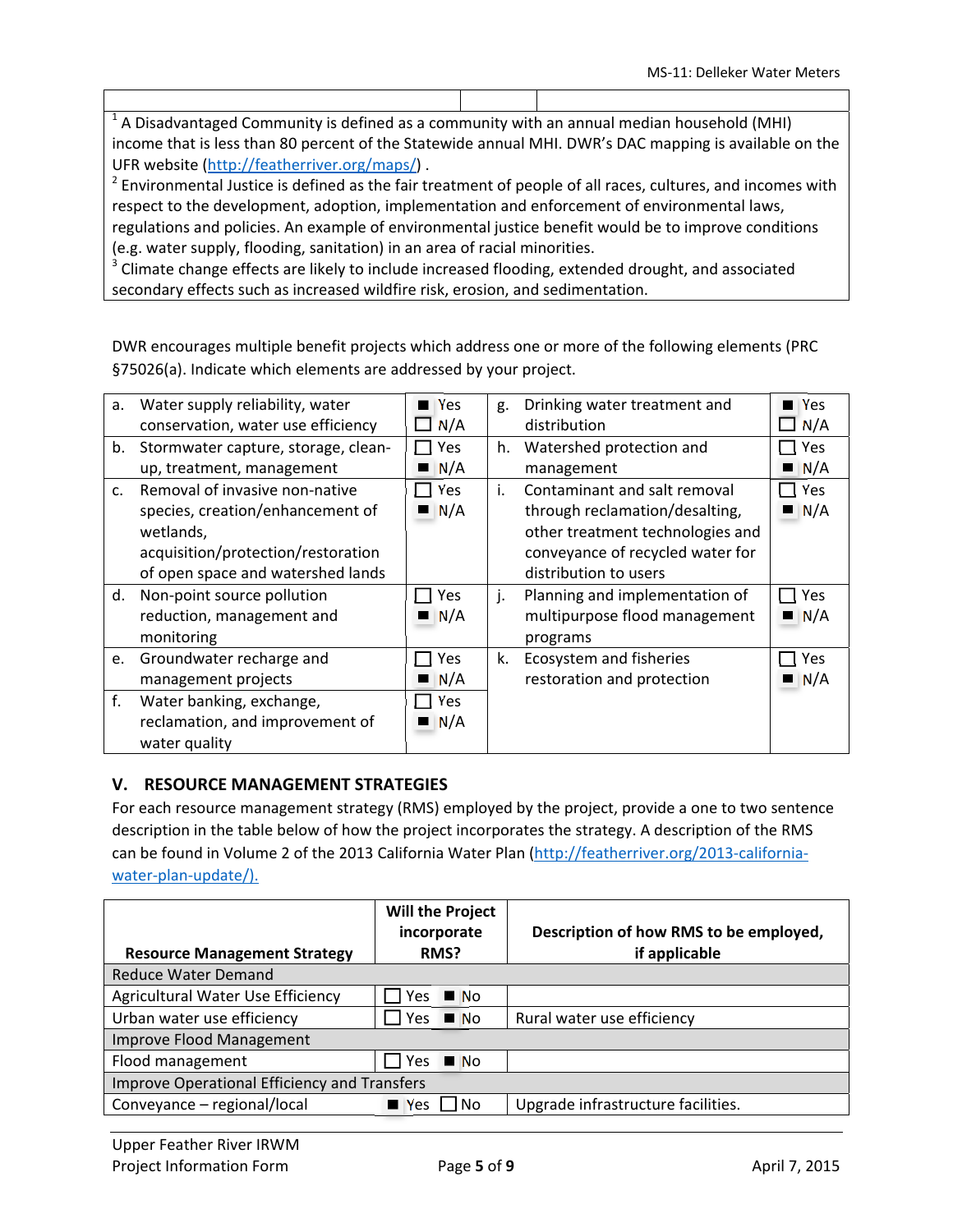|                                     | <b>Will the Project</b>      |                                              |
|-------------------------------------|------------------------------|----------------------------------------------|
|                                     | incorporate                  | Description of how RMS to be employed,       |
| <b>Resource Management Strategy</b> | RMS?                         | if applicable                                |
| System reoperation                  |                              | The improvement of existing operations and   |
|                                     | $Yes \tN$ o                  | management procedures of water facilities to |
|                                     |                              | meet needs more efficiently and reliably     |
| Water transfers                     | $\blacksquare$ No<br>Yes     |                                              |
| <b>Increase Water Supply</b>        |                              |                                              |
| Conjunctive management              | N <sub>O</sub><br>Yes        |                                              |
| <b>Precipitation Enhancement</b>    | N <sub>O</sub><br>Yes        |                                              |
| Municipal recycled water            | Yes<br>N <sub>O</sub>        |                                              |
| Surface storage - regional/local    | Yes<br>$\blacksquare$ No     |                                              |
| <b>Improve Water Quality</b>        |                              |                                              |
| Drinking water treatment and        | $\blacksquare$ Yes $\Box$ No | Improve infrastructure by upgrading          |
| distribution                        |                              | mainlines, distribution lines and installing |
|                                     |                              | water meters.                                |
| Groundwater remediation/aquifer     | $\Box$ Yes $\Box$ No         |                                              |
| remediation                         |                              |                                              |
| Matching water quality to water use | $\blacksquare$ Yes $\Box$ No | Improved infrastructure will allow system    |
|                                     |                              | operation to improve water quality.          |
| Pollution prevention                | N <sub>O</sub><br>Yes        |                                              |
| Salt and salinity management        | Yes<br>N <sub>O</sub>        |                                              |
| Urban storm water runoff            | <u> </u> Yes ■ No            |                                              |
| management                          |                              |                                              |
| Practice Resource Stewardship       |                              |                                              |
| Agricultural land stewardship       | Yes<br>$\blacksquare$ No     |                                              |
| Ecosystem restoration               | N <sub>O</sub><br><b>Yes</b> |                                              |
| Forest management                   | Yes<br>N <sub>O</sub>        |                                              |
| Land use planning and management    | N <sub>O</sub><br>Yes        |                                              |
| Recharge area protection            | N <sub>O</sub><br>Yes        |                                              |
| Sediment management                 | N <sub>O</sub><br>Yes        |                                              |
| Watershed management                | Yes<br>N <sub>O</sub>        |                                              |
| People and Water                    |                              |                                              |
| <b>Economic incentives</b>          | N <sub>O</sub><br>Yes        |                                              |
| Outreach and engagement             | Yes<br>N <sub>O</sub>        |                                              |
| Water and culture                   | Yes $N$                      |                                              |
| Water-dependent recreation          | Yes<br>N <sub>O</sub>        |                                              |
| Wastewater/NPDES                    | $Yes \blacksquare No$        |                                              |

Other RMS addressed and explanation: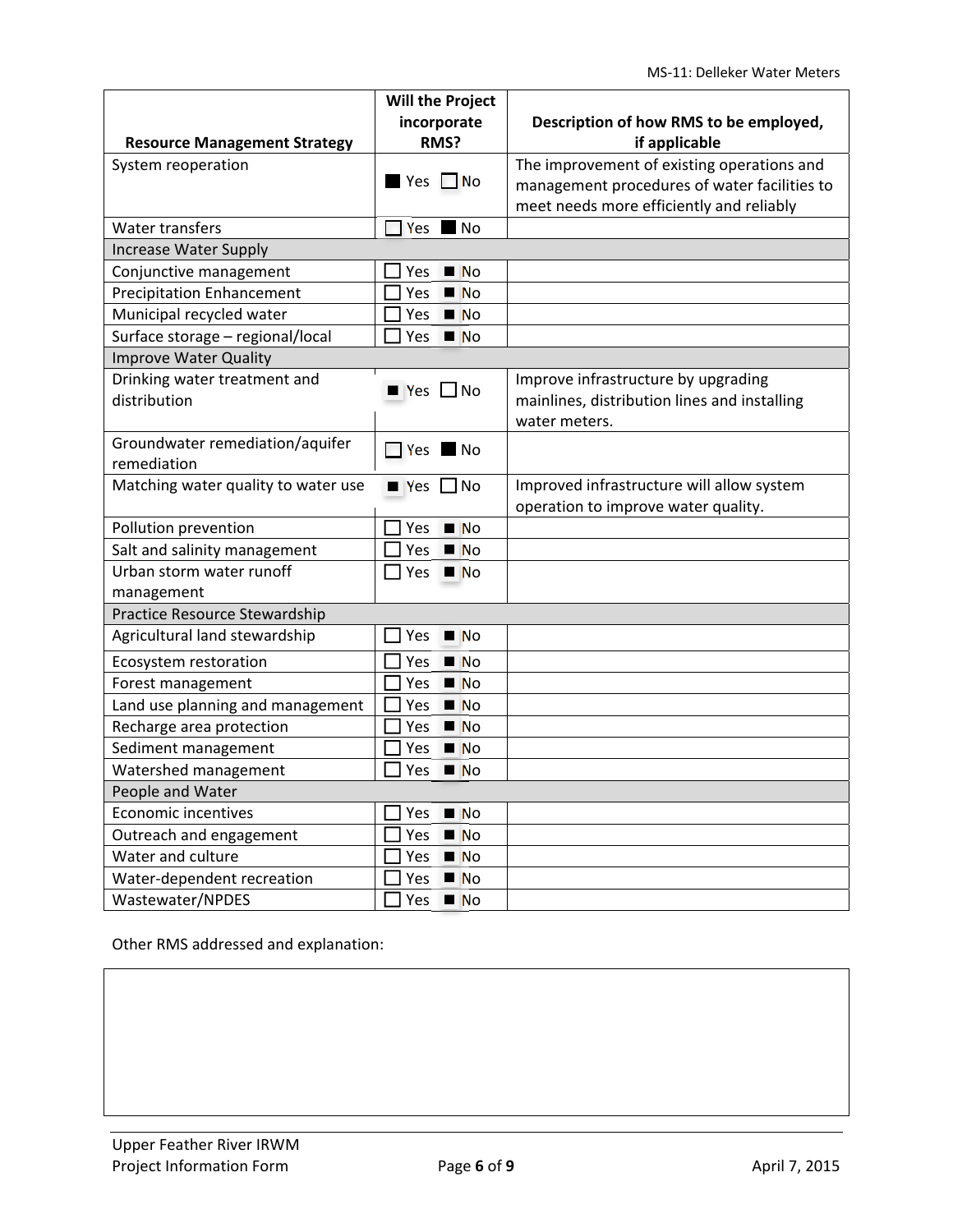### **VI. PROJECT COST AND FINANCING**

Please provide any estimates of project cost, sources of funding, and operation and maintenance costs, as well as the source of the project cost in the table below.

|    | <b>PROJECT BUDGET</b>                                                                                                                    |                     |                                          |                                                                                      |                             |  |  |
|----|------------------------------------------------------------------------------------------------------------------------------------------|---------------------|------------------------------------------|--------------------------------------------------------------------------------------|-----------------------------|--|--|
|    |                                                                                                                                          |                     |                                          |                                                                                      |                             |  |  |
|    | <b>No</b><br>Project serves a need of a DAC?:<br>$\blacksquare$ Yes<br>Funding Match Waiver request?:<br>$\blacksquare$ Yes<br><b>No</b> |                     |                                          |                                                                                      |                             |  |  |
|    |                                                                                                                                          |                     |                                          |                                                                                      |                             |  |  |
|    |                                                                                                                                          |                     | <b>Cost Share:</b>                       |                                                                                      |                             |  |  |
|    |                                                                                                                                          |                     | <b>Non-State</b>                         | <b>Cost Share:</b>                                                                   |                             |  |  |
|    |                                                                                                                                          | Requested<br>Grant  | <b>Fund Source*</b>                      | <b>Other State</b>                                                                   |                             |  |  |
|    | Category                                                                                                                                 | <b>Amount</b>       | (Funding<br>Match)                       | <b>Fund</b><br>Source*                                                               | <b>Total</b><br>Cost        |  |  |
| а. | <b>Direct Project Administration</b>                                                                                                     | 10,000              |                                          |                                                                                      | 10,000                      |  |  |
|    |                                                                                                                                          |                     |                                          |                                                                                      |                             |  |  |
| b. | <b>Land Purchase/Easement</b>                                                                                                            |                     |                                          |                                                                                      |                             |  |  |
| c. | <b>Planning/Design/Engineering</b><br>/ Environmental                                                                                    | 75,000              |                                          |                                                                                      | 75,000                      |  |  |
| d. | <b>Construction/Implementation</b>                                                                                                       | 1,200,000           |                                          |                                                                                      | 1,200,000                   |  |  |
| e. | <b>Environmental Compliance/</b>                                                                                                         |                     |                                          |                                                                                      |                             |  |  |
|    | <b>Mitigation/Enhancement</b>                                                                                                            |                     |                                          |                                                                                      |                             |  |  |
| f. | <b>Construction Administration</b>                                                                                                       | 11,000              |                                          |                                                                                      | 11,000                      |  |  |
| g. | <b>Other Costs</b>                                                                                                                       |                     |                                          |                                                                                      |                             |  |  |
| h. | <b>Construction/Implementation</b>                                                                                                       | 204,000             |                                          |                                                                                      | 204,000                     |  |  |
|    | Contingency                                                                                                                              |                     |                                          |                                                                                      |                             |  |  |
| i. | <b>Grand Total (Sum rows (a) through</b><br>(h) for each column)                                                                         | 1,500,000           |                                          |                                                                                      | 1,500,000                   |  |  |
|    |                                                                                                                                          |                     |                                          |                                                                                      |                             |  |  |
| j. | Can the Project be phased?<br>$\Box$ Yes                                                                                                 | N <sub>O</sub>      | If yes, provide cost breakdown by phases |                                                                                      |                             |  |  |
|    |                                                                                                                                          | <b>Project Cost</b> | <b>O&amp;M Cost</b>                      |                                                                                      | <b>Description of Phase</b> |  |  |
|    | Phase 1                                                                                                                                  |                     |                                          |                                                                                      |                             |  |  |
|    | Phase 2                                                                                                                                  |                     |                                          |                                                                                      |                             |  |  |
|    | Phase 3                                                                                                                                  |                     |                                          |                                                                                      |                             |  |  |
|    | Phase 4                                                                                                                                  |                     |                                          |                                                                                      |                             |  |  |
| k. | Explain how operation and maintenance costs will be                                                                                      |                     |                                          | Anticipated revenue will help maintain<br>infrastructure. Removal of illegal service |                             |  |  |
|    | financed for the 20-year planning period for project<br>implementation (not grant funded).                                               |                     |                                          | connections will result in a reduction of                                            |                             |  |  |
|    |                                                                                                                                          |                     | maintenance costs.                       |                                                                                      |                             |  |  |
| I. | Has a Cost/Benefit analysis been completed?                                                                                              |                     | $\Box$ Yes<br>N <sub>O</sub>             |                                                                                      |                             |  |  |
| m. | Describe what impact there may be if the project is                                                                                      |                     |                                          | Unable to met CA water reductions. The                                               |                             |  |  |
|    | not funded (300 words or less)                                                                                                           |                     |                                          | need for system upkeep will increase                                                 |                             |  |  |
|    |                                                                                                                                          |                     |                                          | while reliability will decrease. Fire flow                                           |                             |  |  |
|    |                                                                                                                                          |                     |                                          | will be dramatically affected.                                                       |                             |  |  |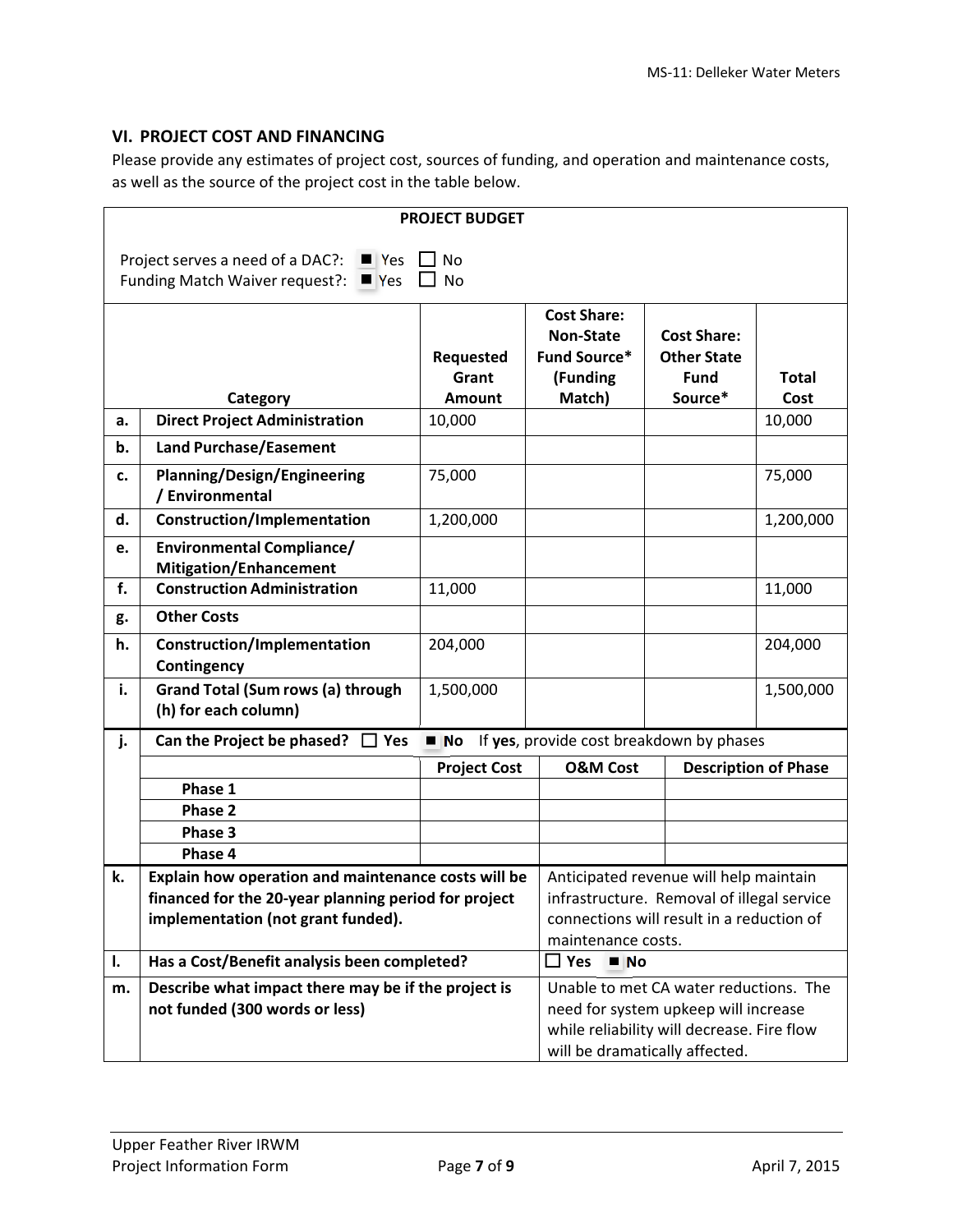\*List all sources of funding. Note: See Project Development Manual, Exhibit B, for assistance in completing this table (http://featherriver.org/documents/).

### **VIII. PROJECT STATUS AND SCHEDULE**

Please provide a status of the project, level of completion as well as a description of the activities planned for each project stage. If unknown, enter **TBD**.

|                                              | <b>Check the</b> |                    |                           |                     | Planned/          |
|----------------------------------------------|------------------|--------------------|---------------------------|---------------------|-------------------|
|                                              | Current          |                    | <b>Description of</b>     | Planned/            | <b>Actual</b>     |
|                                              | Project          |                    | <b>Activities in Each</b> | <b>Actual Start</b> | <b>Completion</b> |
| <b>Project Stage</b>                         | <b>Stage</b>     | Completed?         | <b>Project Stage</b>      | Date (mm/yr)        | Date (mm/yr)      |
| a. Assessment and                            |                  | $\square$ Yes      | Evaluated by district     | Upon execution      | 1 month after     |
| <b>Evaluation</b>                            | $\blacksquare$   | N <sub>0</sub>     | staff. Will need          | of grant            | funding           |
|                                              |                  | $\Box$ N/A         | Engineer/expert           | agreement           | agreement         |
|                                              |                  |                    | assistance.               |                     |                   |
| b. Final Design                              |                  | $\Box$ Yes         | Create final design       | 2 months after      | 4 months after    |
|                                              | П                | N <sub>0</sub>     | & engineering for         | funding             | funding           |
|                                              |                  | $\Box$ N/A         | project.                  | received            | received          |
| c. Environmental                             |                  | $\square$ Yes      | Anticipate negative       | 4 months after      | 7 months after    |
| <b>Documentation</b>                         | П                | N <sub>O</sub>     | declaration.              | funding             | funding           |
| (CEQA / NEPA)                                |                  | N/A                | Approve & file CEQA       | received            | received          |
| d. Permitting                                |                  | $\square$ Yes      | Project engineer will     | 7 months after      | 8.5 months        |
|                                              | ⊓                | N <sub>O</sub>     | prepare & submit          | funding             | after funding     |
|                                              |                  | $\Box$ N/A         | necessary permits         | received            | received          |
| e. Construction                              |                  | $\Box$ Yes         | Request for               | 8.5 months          | 9 months after    |
| Contracting                                  | П                | $\blacksquare$ No  | proposal thru notice      | after funding       | funding           |
|                                              |                  | $\Box$ N/A         | to proceed.               | received            | received          |
| f. Construction                              |                  | $\blacksquare$ Yes | Complete                  | 9 months after      | 12 months after   |
| Implementation                               |                  | $\Box$ No          | installation of water     | funding             | funding           |
|                                              |                  | $\Box$ N/A         | meters & sign off on      | received            | received          |
|                                              |                  |                    | project.                  |                     |                   |
| Provide explanation if more than one project |                  |                    |                           |                     |                   |
| stage is checked as current status           |                  |                    |                           |                     |                   |
|                                              |                  |                    |                           |                     |                   |
|                                              |                  |                    |                           |                     |                   |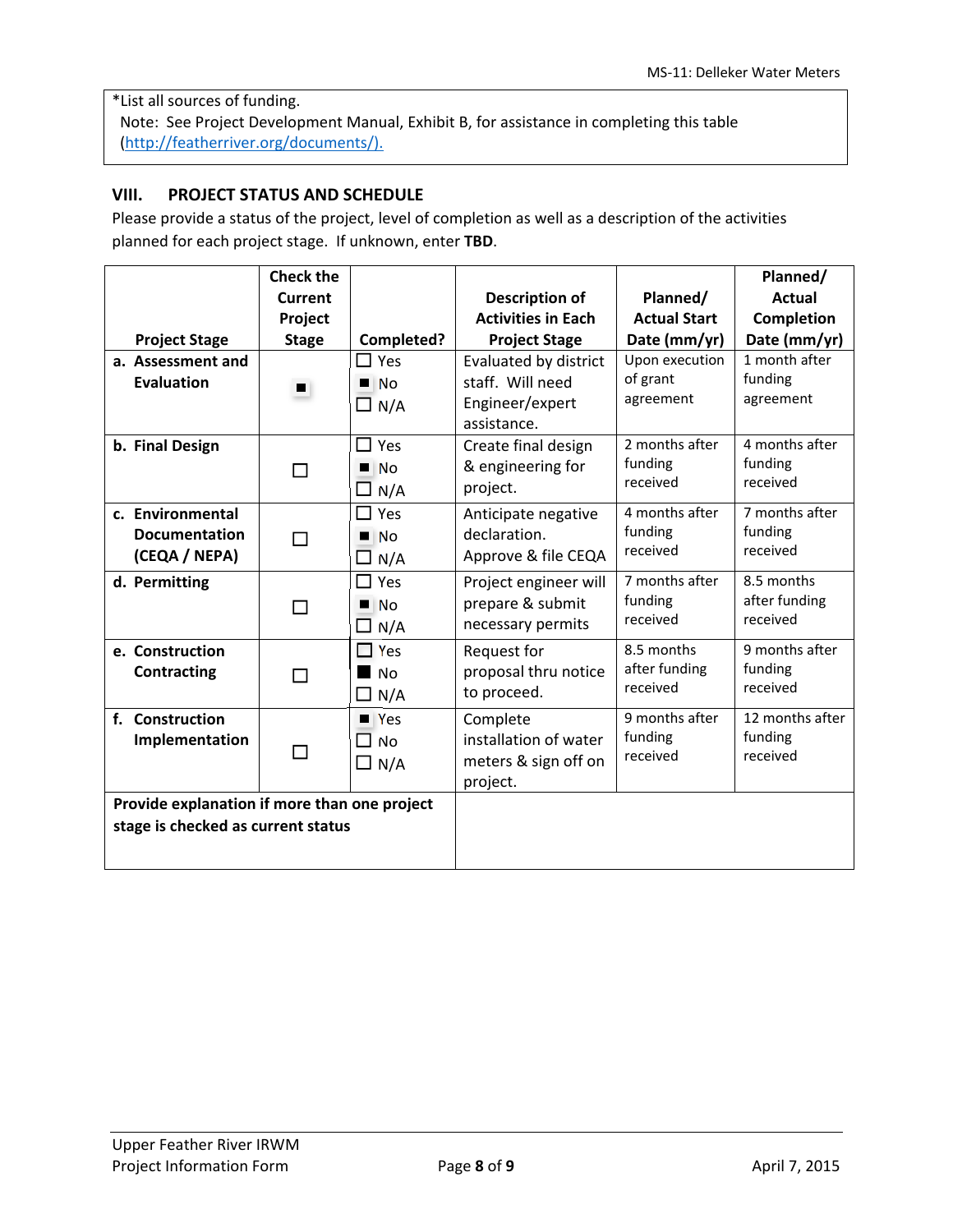## **IX. PROJECT TECHNICAL FEASIBILITY**

Please provide any related documents (date, title, author, and page numbers) that describe and confirm the technical feasibility of the project. See www.featherriver.org/catalog/index.php for documents gathered on the UFR Region.

| a. | List the adopted planning documents the proposed<br>project is consistent with or supported by (e.g. General                                                                                                                                             | Grizzly Lake CSD Capital Improvement<br>Plan                                                                                                                                                                                                                                                                                     |
|----|----------------------------------------------------------------------------------------------------------------------------------------------------------------------------------------------------------------------------------------------------------|----------------------------------------------------------------------------------------------------------------------------------------------------------------------------------------------------------------------------------------------------------------------------------------------------------------------------------|
|    | Plans, UWMPs, GWMPs, Water Master Plan, Habitat                                                                                                                                                                                                          |                                                                                                                                                                                                                                                                                                                                  |
|    | Conservation Plans, TMDLs, Basin Plans, etc.).                                                                                                                                                                                                           |                                                                                                                                                                                                                                                                                                                                  |
| b. | List technical reports and studies supporting the<br>feasibility of this project.                                                                                                                                                                        | Anticipate an Engineer's Report                                                                                                                                                                                                                                                                                                  |
| c. | Concisely describe the scientific basis (e.g. how much<br>research has been conducted) of the proposed project in<br>300 words or less.                                                                                                                  | Installation of new pipelines and the<br>necessary appurtenances, the radio<br>read meters and the appropriate<br>software will ensure OSHA compliance<br>and that NFPA and AWWA codes are<br>met. The project's improved efficiency<br>will save approx. 9 million gallons of<br>water per year and improve fire<br>protection. |
|    | d. Does the project implement green technology (e.g.<br>alternate forms of energy, recycled materials, LID<br>techniques, etc.).                                                                                                                         | $\Box$ Yes $\Box$ No $\blacksquare$ N/A<br>If yes, please describe.                                                                                                                                                                                                                                                              |
|    | e. Are you an Urban Water Supplier <sup>1</sup> ?                                                                                                                                                                                                        | N/A<br>$Yes \blacksquare No$                                                                                                                                                                                                                                                                                                     |
| f. | Are you are an Agricultural Water Supplier <sup>2</sup> ?                                                                                                                                                                                                | Yes $\blacksquare$ No $\square$<br>N/A                                                                                                                                                                                                                                                                                           |
| g. | Is the project related to groundwater?                                                                                                                                                                                                                   | $\rule{1em}{0.15mm}$ Yes $\rule{1em}{0.15mm}$ No $\Box$ N/A<br>If yes, please indicate which<br>groundwater basin.<br><b>Humbug Valley</b>                                                                                                                                                                                       |
|    | $1$ Urban Water Supplier is defined as a supplier, either publicly or privately owned, providing water for<br>municipal purposes either directly or indirectly to more than 3,000 customers or supplying more than<br>3,000 acre-feet of water annually. |                                                                                                                                                                                                                                                                                                                                  |

<sup>2</sup> Agricultural Water Supplier is defined as a water supplier, either publicly or privately owned, providing water to 10,000 or more irrigated acres, excluding the acreage that receives recycled water.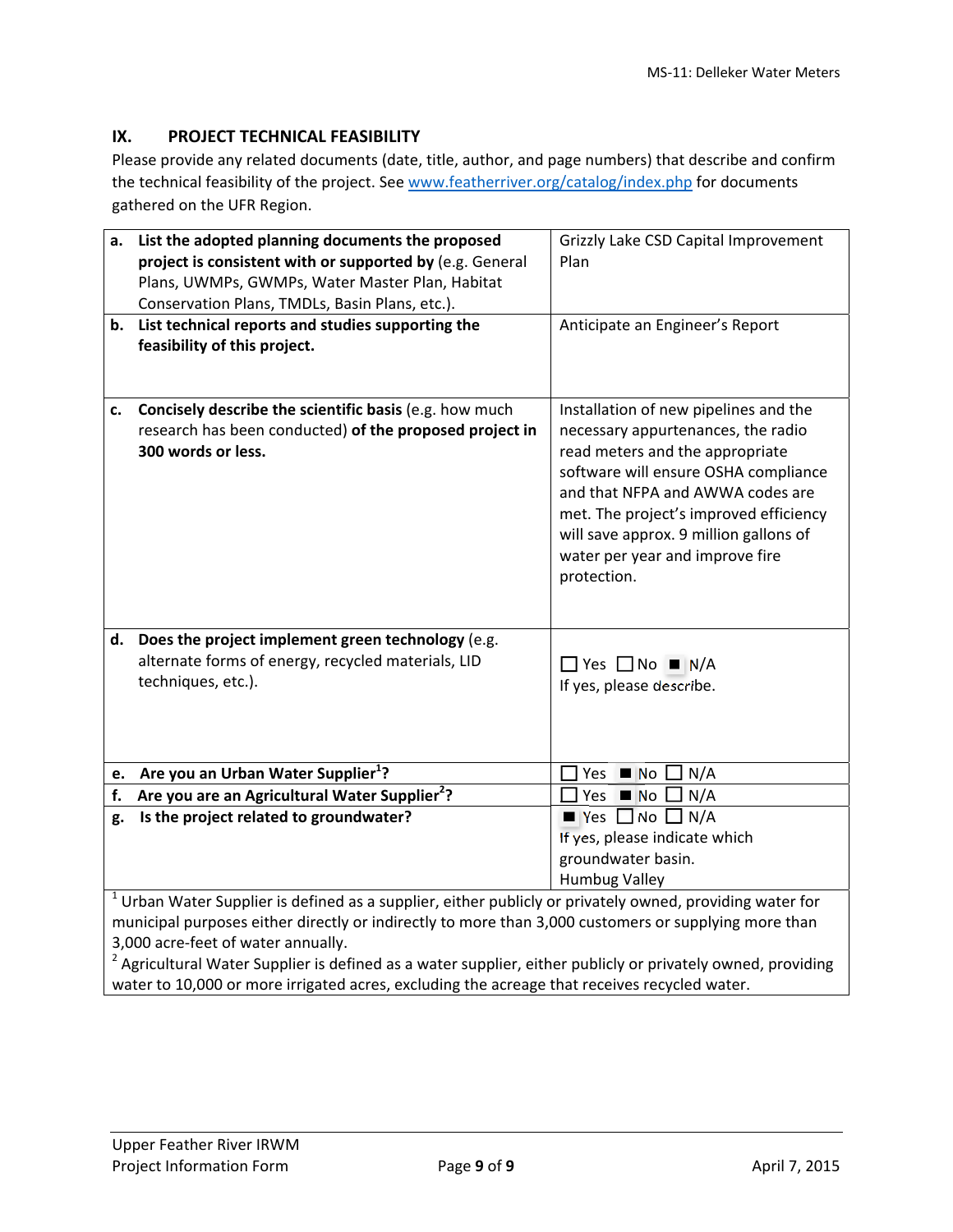# Climate Change – Project Assessment Checklist

This climate change project assessment tool allows project applicants and the planning team to assess project consistency with Proposition 84 plan standards and RWMG plan assessment standards. The tool is a written checklist that asks GHG emissions and adaptation/resiliency questions.

```
Name of project:  MS‐11: Delleker Water Meters
```
Project applicant: Grizzly Lake CSD

# GHG Emissions Assessment

# **Project Construction Emissions**

*(If you check any of the boxes, please see the attached worksheet)*

 $\boxtimes$  The project requires nonroad or off-road engines, equipment, or vehicles to complete.

 $\boxtimes$  The project requires materials to be transported from outside of the UFR watershed.

 $\boxtimes$  The project requires workers from outside of the UFR watershed.

The project is expected to generate GHG emissions for other reasons.

The project does not have a construction phase and/or is not expected to generate GHG emissions during the construction phase.

# **Operating Emissions**

*(If you check any of the boxes, please see the attached worksheet)*

The project requires energy to operate.

The project will generate electricity.

 $\Box$  The project will proactively manage forests to reduce wildfire risk.

The project will affect wetland acreage.

The project will include new trees.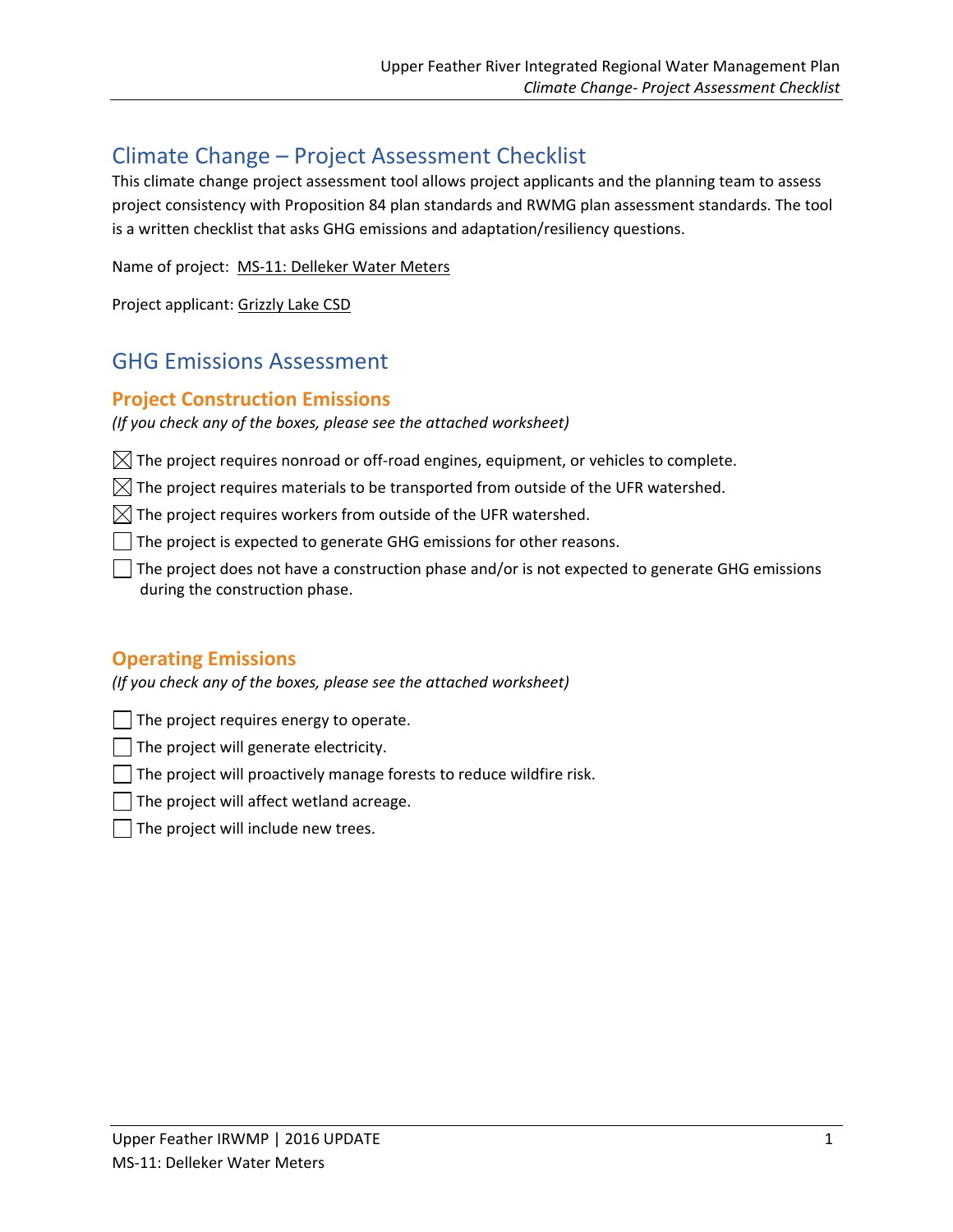# Adaptation & Resiliency Assessment

# **Water Supply**

Describe how the project makes the watershed (more/less) resilient to one or more of the following high priority water supply vulnerability issues:

|  | $\Box$ Not applicable |  |  |  |
|--|-----------------------|--|--|--|
|--|-----------------------|--|--|--|

Reduced snowmelt

 $\bowtie$  Unmet local water needs (drought)

Increased invasive species

This project meets drought preparedness by achieving long‐term reduction of water use and promoting water conservation. Having meters will allow GLCSD to perform water audits and help us to measure gallons used by each household. We estimate 25 ‐ 30% savings in water usage.

# **Water Demand**

Describe how the project makes the watershed (more/less) resilient to one or more of the following high priority water demand vulnerability issues:

 $\Box$  Not applicable

Increasing seasonal water use variability

Unmet in‐stream flow requirements

Climate‐sensitive crops

Groundwater drought resiliency

 $\boxtimes$  Water curtailment effectiveness

This project will help the District to better meet drought preparedness by achieving long‐term reduction of water use and promoting water conservation. Having meters will allow GLCSD to perform water audits and help measure actual gallons used by each household. Using meters we estimate 25 ‐ 30% savings in water usage. People using metered rather than flat rates cut down on their water use.

<u> 1989 - Andrea Barbara, amerikana amerikana amerikana amerikana amerikana amerikana amerikana amerikana amerik</u>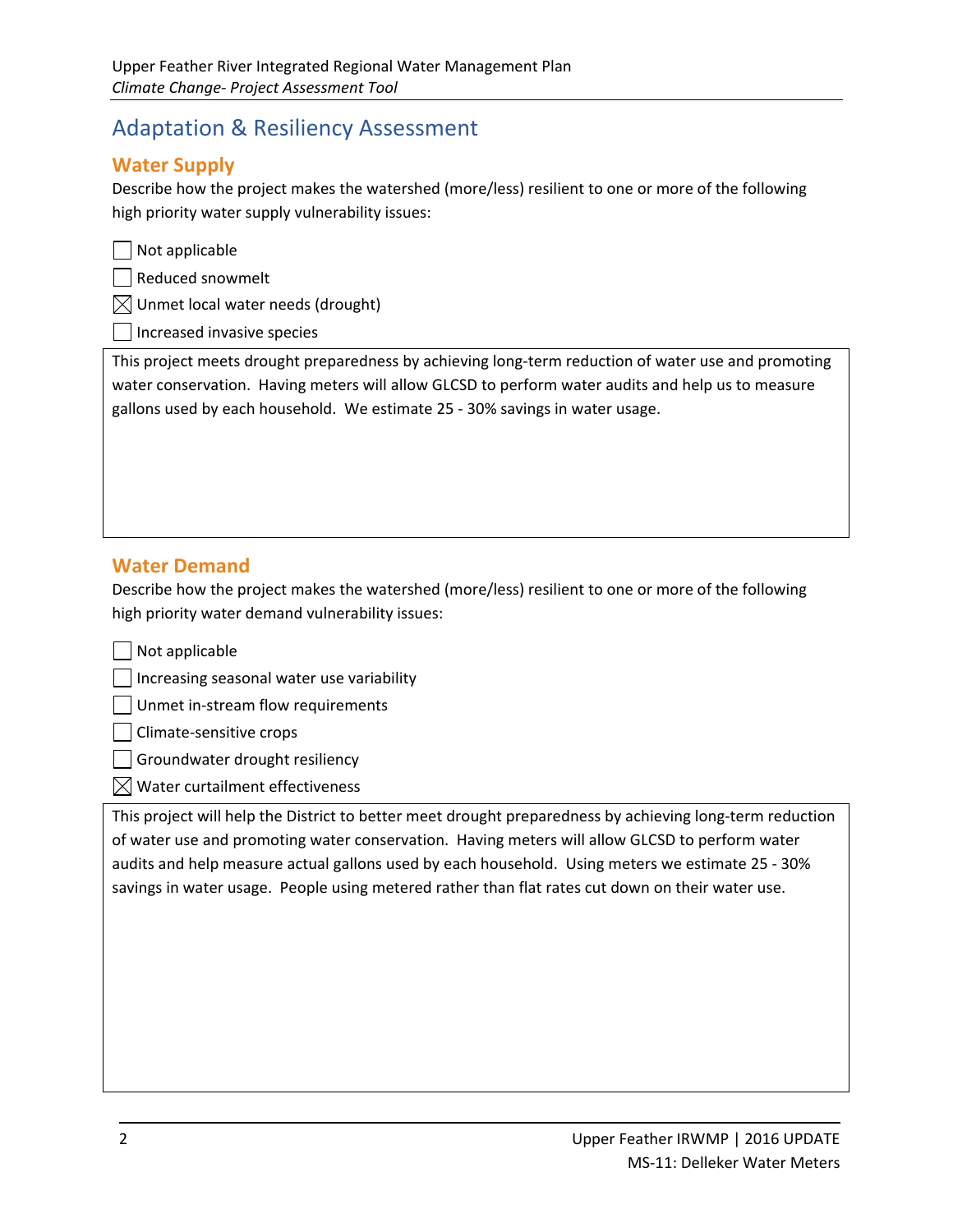## **Water Quality**

Describe how the project makes the watershed (more/less) resilient to one or more of the following high priority water quality vulnerability issues:

| Not applicable                                                                                                                                                                                                                                    |
|---------------------------------------------------------------------------------------------------------------------------------------------------------------------------------------------------------------------------------------------------|
| Increasing catastrophic wildfires                                                                                                                                                                                                                 |
| Eutrophication (excessive nutrient pollution in a waterbody, often followed by algae blooms and<br>other related water quality issues)                                                                                                            |
| Seasonal low flows and limited abilities for waterbodies to assimilate pollution                                                                                                                                                                  |
| Water treatment facility operations                                                                                                                                                                                                               |
| Unmet beneficial uses (municipal and domestic water supply, water contact recreation, cold<br>IXI<br>freshwater habitat, spawning habitat, wildlife habitat, etc.)                                                                                |
|                                                                                                                                                                                                                                                   |
| Best guess is approximately 9 million gallons of water saved each year. GLCSD will be able to perform<br>water audits and help measure actual gallons used by each household. We estimate overall a 25 - 30%<br>savings each year in water usage. |

# **Flooding**

Describe how the project makes the watershed (more/less) resilient to one or more of the following high priority flooding vulnerability issues:

 $\boxtimes$  Not applicable

Aging critical flood protection

**Nildfires** 

Critical infrastructure in a floodplain

Insufficient flood control facilities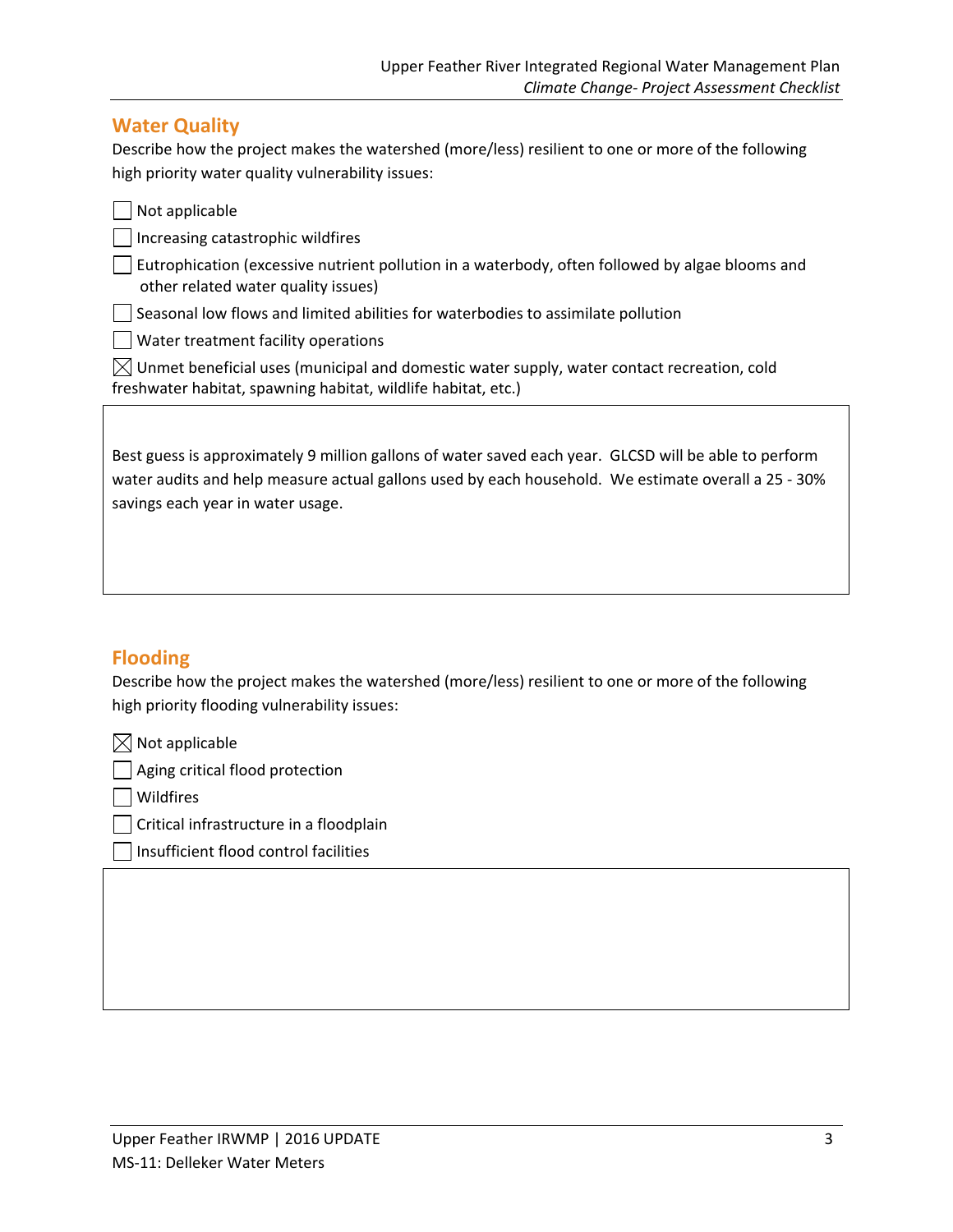## **Ecosystem and Habitat**

Describe how the project makes the watershed (more/less) resilient to one or more of the following high priority ecosystem and habitat vulnerability issues:

| $\boxtimes$ Not applicable                                 |  |
|------------------------------------------------------------|--|
| Climate-sensitive fauna or flora                           |  |
| $\vert$ Recreation and economic activity                   |  |
| $\vert$ $\vert$ Quantified environmental flow requirements |  |
| $\vert$   Erosion and sedimentation                        |  |
| Endangered or threatened species                           |  |
| Fragmented habitat                                         |  |
|                                                            |  |

### **Hydropower**

Describe how the project makes the watershed (more/less) resilient to one or more of the following high priority hydropower vulnerability issues:

<u> 1989 - Andrea Barbara, amerikana amerikana amerikana amerikana amerikana amerikana amerikana amerikana amerik</u>

 $\boxtimes$  Not applicable

Reduced hydropower output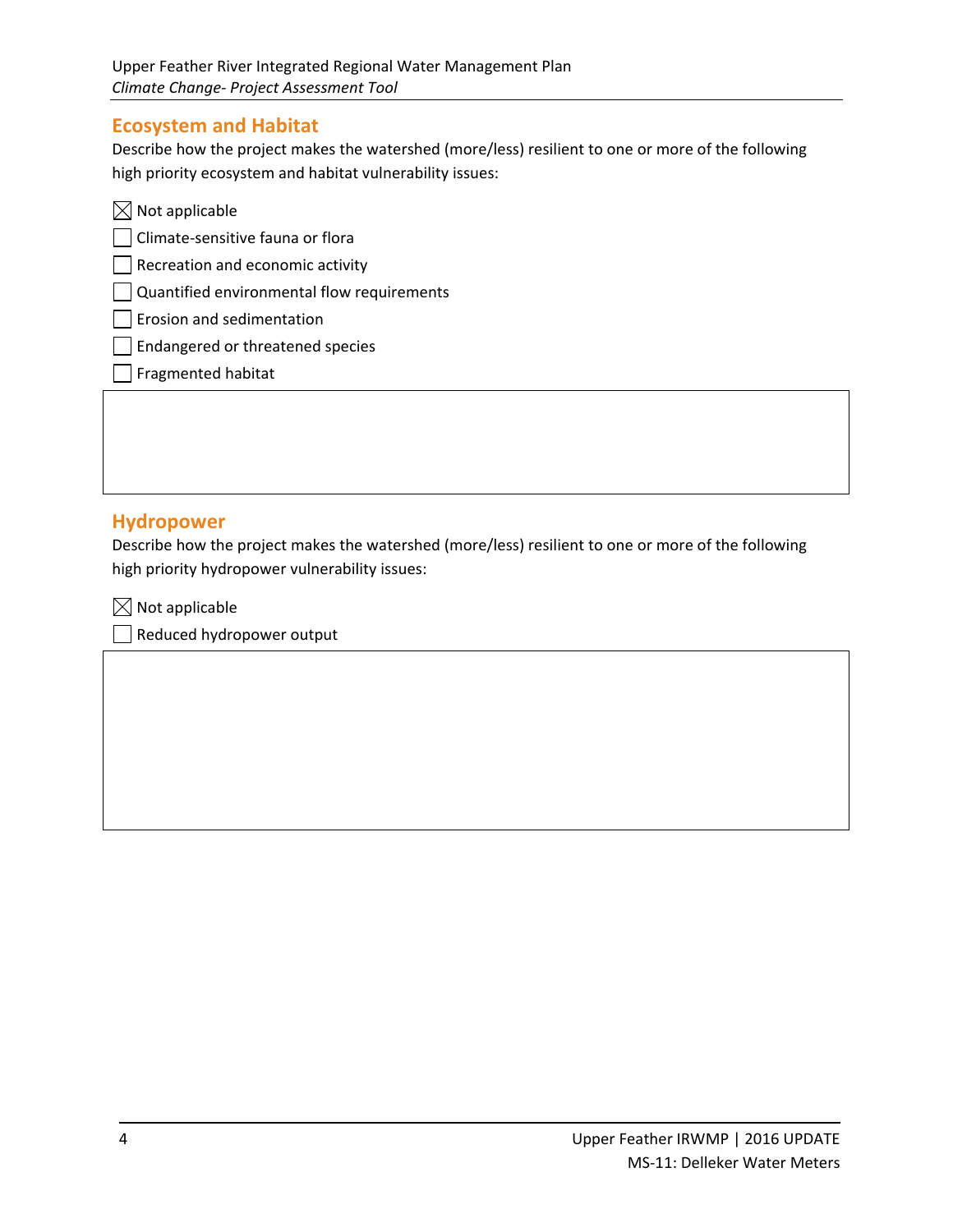#### MS‐11: Delleker Water Meters

# **GHG Emissions Analysis**

**Project Construction Emissions**

X The project requires non-road or off-road engines, equipment, or vehicles to complete. If yes:

|                      | Maximum        |                        |                           |
|----------------------|----------------|------------------------|---------------------------|
|                      | Number Per     | Total 8-Hour Days in   |                           |
| Type of Equipment    | Day            | Operation              | Total MTCO <sub>2</sub> e |
| Dumpers/Tenders      | $\overline{2}$ | 10                     |                           |
| Excavators           | 2              | 90                     | 79                        |
| Concrete/Industrial  |                |                        |                           |
| Saws                 |                | 45                     | 19                        |
| Rubber Tired Loaders |                | 10                     |                           |
| Skid Steer Loaders   | 1              | 10                     |                           |
| Other Construction   |                |                        |                           |
| Equipment            |                | 15                     |                           |
|                      |                |                        |                           |
|                      |                |                        |                           |
|                      |                |                        |                           |
|                      |                |                        |                           |
|                      |                | <b>Total Emissions</b> | 105                       |

The project requires materials to be transported from outside of the UFR watershed. If yes:

| 15                 |                     |                           |  |
|--------------------|---------------------|---------------------------|--|
| <b>Round Trips</b> | (Miles)             | Total MTCO <sub>2</sub> e |  |
| Total Number of    | Distance            |                           |  |
|                    | <b>Average Trip</b> |                           |  |

The project requires workers from outside of the UFR watershed. If yes:

| 10             |             | <b>2001</b>                      |                           |  |
|----------------|-------------|----------------------------------|---------------------------|--|
| of Workers     | of Workdays | (Miles)                          | Total MTCO <sub>2</sub> e |  |
| Average Number |             | Total Number   Distance Traveled |                           |  |
|                |             | Average Round Trip               |                           |  |

The project is expected to generate GHG emissions for other reasons. If yes, explain:

The project does not have a construction phase and/or is not expected to generate GHG emissions during the construction phase.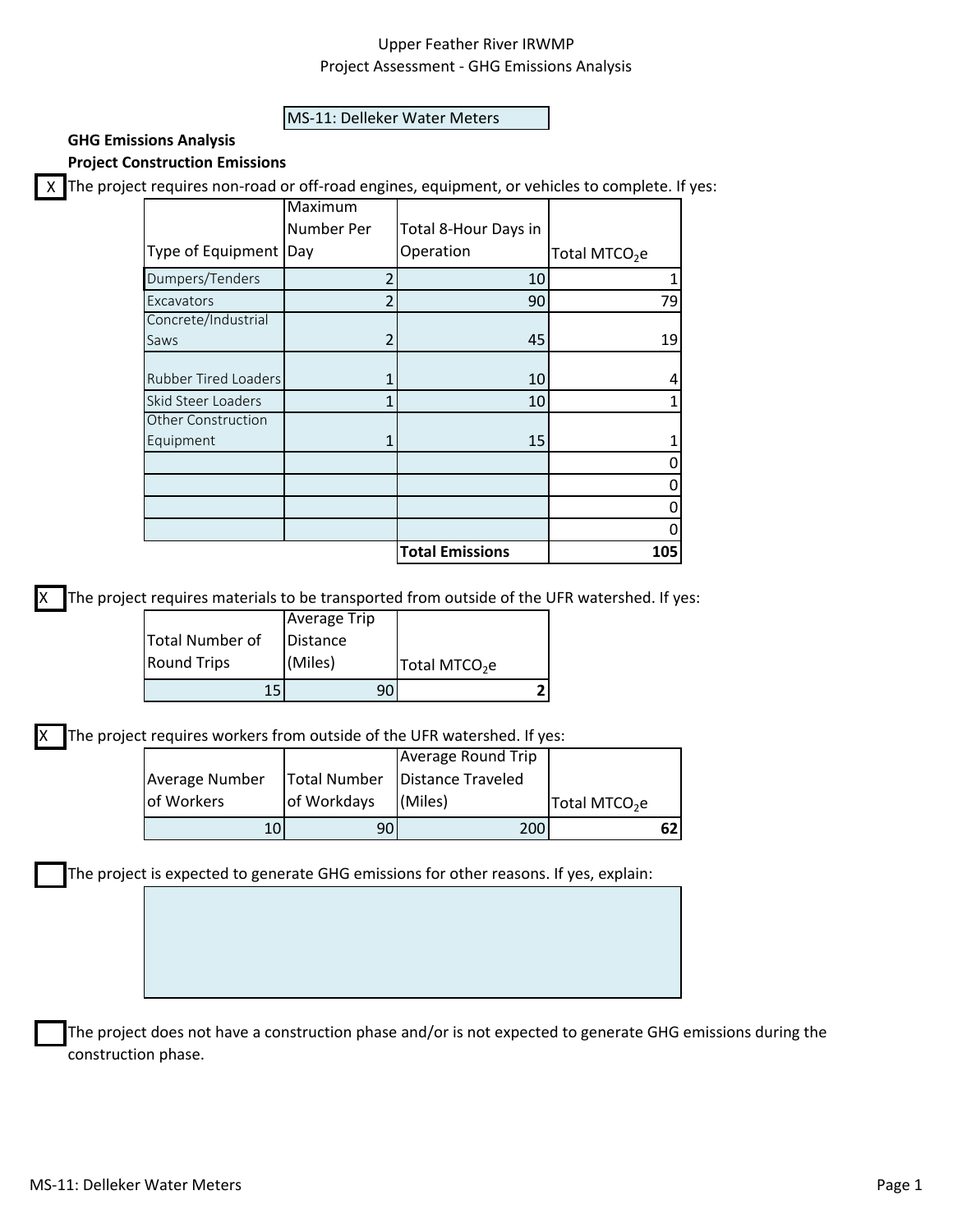### MS‐11: Delleker Water Meters

### **Project Operating Emissions**

The project requires energy to operate. If yes:

| Annual Energy Needed | lUnit               | Total MTCO <sub>2</sub> e |
|----------------------|---------------------|---------------------------|
|                      | kWh (Electricity)   |                           |
|                      | Therm (Natural Gas) |                           |

The project will generate electricity. If yes:

| Annual kWh Generated | Total MTCO <sub>2</sub> e |
|----------------------|---------------------------|
|                      |                           |

\*A negative value indicates GHG reductions

The project will proactively manage forests to reduce wildfire risk. If yes:

| <b>Acres Protected from Wildfire</b> | Total MTCO <sub>2</sub> e |
|--------------------------------------|---------------------------|
|                                      |                           |

\*A negative value indicates GHG reductions

## The project will affect wetland acreage. If yes:

|          | <b>Acres of Protected Wetlands</b> | Total MTCO <sub>2</sub> e |  |
|----------|------------------------------------|---------------------------|--|
|          |                                    |                           |  |
| $\cdots$ |                                    |                           |  |

\*A negative value indicates GHG reductions

The project will include new trees. If yes:

| Acres of Trees Planted | Total MTCO <sub>2</sub> e |
|------------------------|---------------------------|
|                        |                           |

\*A negative value indicates GHG reductions

#### **GHG Emissions Summary**

| Construction and development will generate approximately: | 168 MTCO <sub>2</sub> e |
|-----------------------------------------------------------|-------------------------|
| In a given year, operation of the project will result in: | ი MTCO <sub>2</sub> e   |